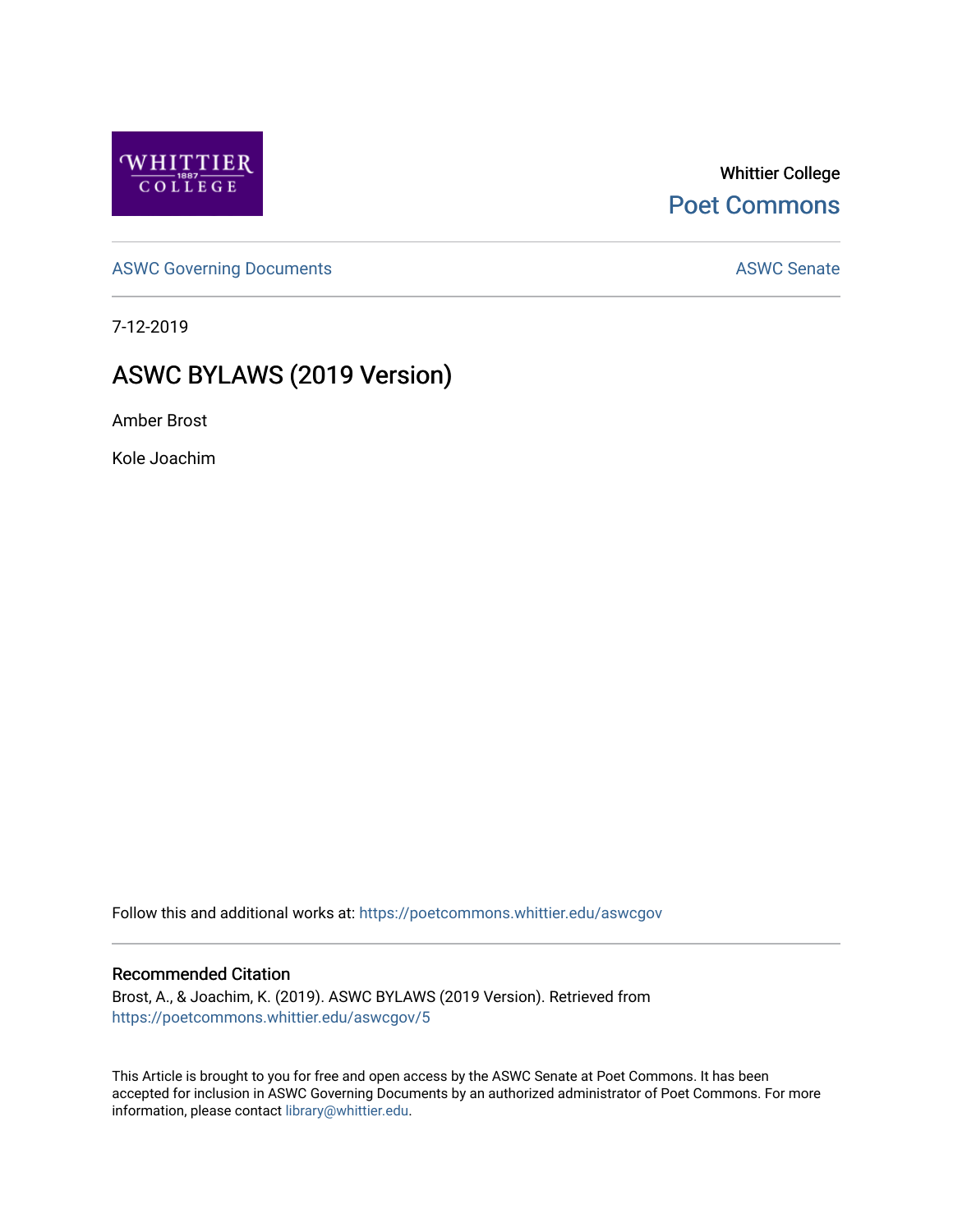

# BYLAWS

### ARTICLE I: PURPOSE AND METHOD

### A. Purpose

1. The purpose of these Bylaws are to provide a specific and efficient outline of procedure and basic organization in keeping with the general provisions of the ASWC Constitution.

### B. Method

- 1. All proposed Bylaws may be introduced at any regular meetings of the ASWC Senate (referred to in the rest of this document as "Senate") or at a special Senate session called for that purpose.
- 2. Notice of fact that a proposed Bylaws must be given to senators prior to the meetings at which such consideration takes place.
- 3. Notice of fact that a Bylaw is to be published in the Quaker Campus at least two weeks prior to being voted on by the Senate.
- 4. The full text of the proposed Bylaws must be made available to all students OrgSync, at least two weeks prior to being voted on by the Senate.
- 5. Bylaws must be passed by a two-thirds vote of those Senators in attendance at the Senate session, a quorum being present.
- 6. Bylaws may be amended or rescinded by the same procedures as outlined in parts 1 through 5.
- 7. The Senate may suspend any rule in its governing documents except the Constitution, if and only if the rule specifically allows for its suspension. Unless otherwise noted, this shall require 2/3 majority.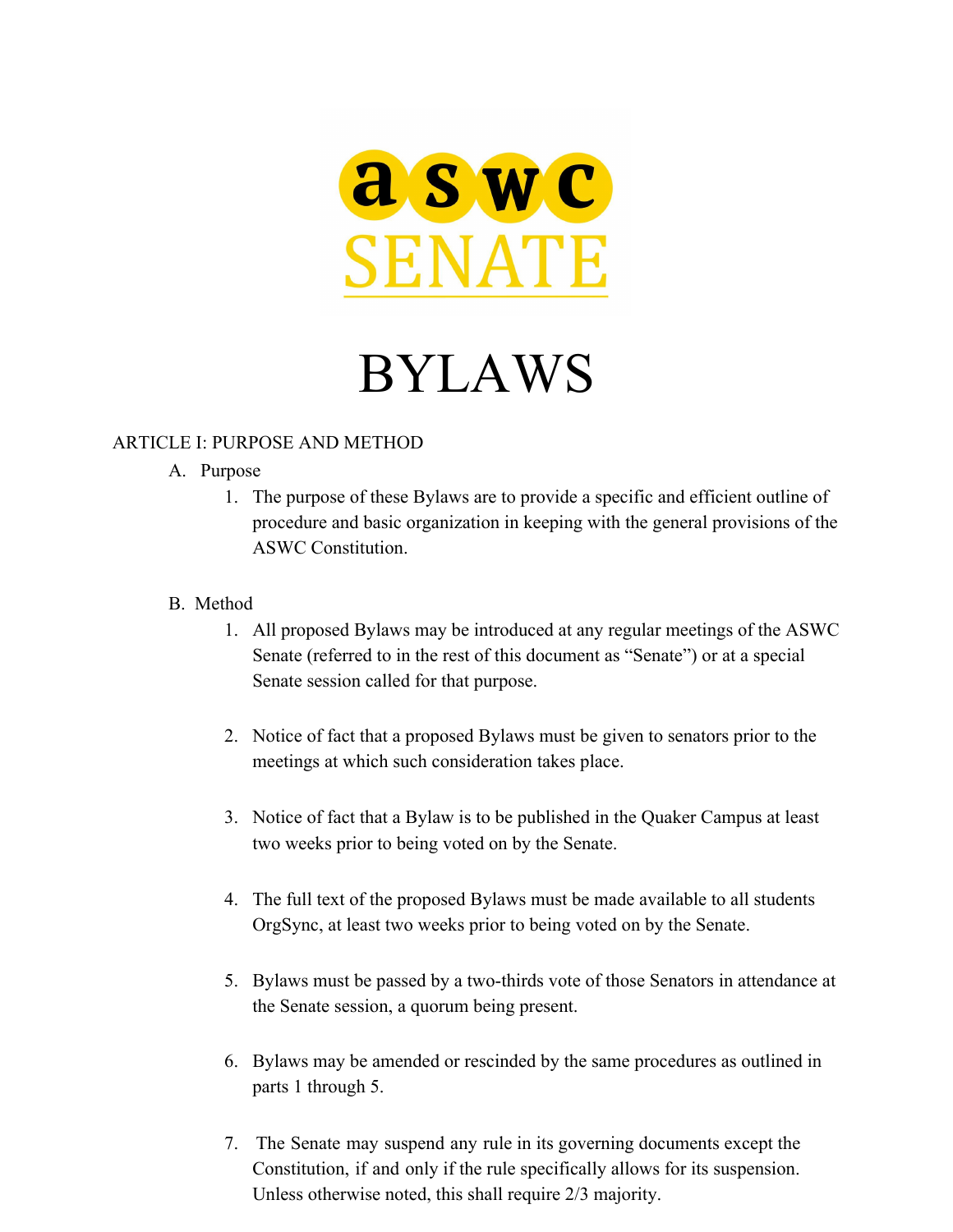#### ARTICLE II: MEETINGS

Procedure of the ASWC Student Senate will be governed by the following sources, in order of descending precedence: the ASWC Constitution; the ASWC Bylaws; the Standing Rules of the ASWC; Robert's Rules of Order Revised; and general parliamentary procedure.

#### A. Chair

- 1. The Vice President has primary control of the proceedings of the Senate and will act as chair of all weekly Senate sessions. The Chair has two types of functions:
	- a. Obligatory, meaning required and only under his/her power
	- b. Initiatory, meaning to entertain motions and proposals
- 2. Obligatory Powers
	- a. Declare the opening and closing of each session.
	- b. Direct the session discussions.
	- c. Establish time restrictions on discussions.
	- d. Ensure observance of Rule of Procedures.
	- e. Maintain order.
	- f. Announce decisions.
	- g. Differentiate procedural and substantive proposals.
	- h. Call upon speakers to be recognized.
	- i. Make sure that speeches are relevant to the topic and discussion.
- 3. Initiatory Powers
	- a. Limitations on the time allotted to speakers.
	- b. Movement to and from the 'informal discussion' period.
- 4. In the absence of the chair, the President may designate a chair.
- B. Quorum
	- 1. 2/3 of the voting members will constitute a Quorum. No business can be voted on unless quorum is present.
- C. C. Motions

1. To obtain the floor to speak, the member will wait to be recognized by the chair. Members must wait until the last speaker has finished before signaling to the chair that they would like to speak.

2. All comments or motions are to be directed to the Chair.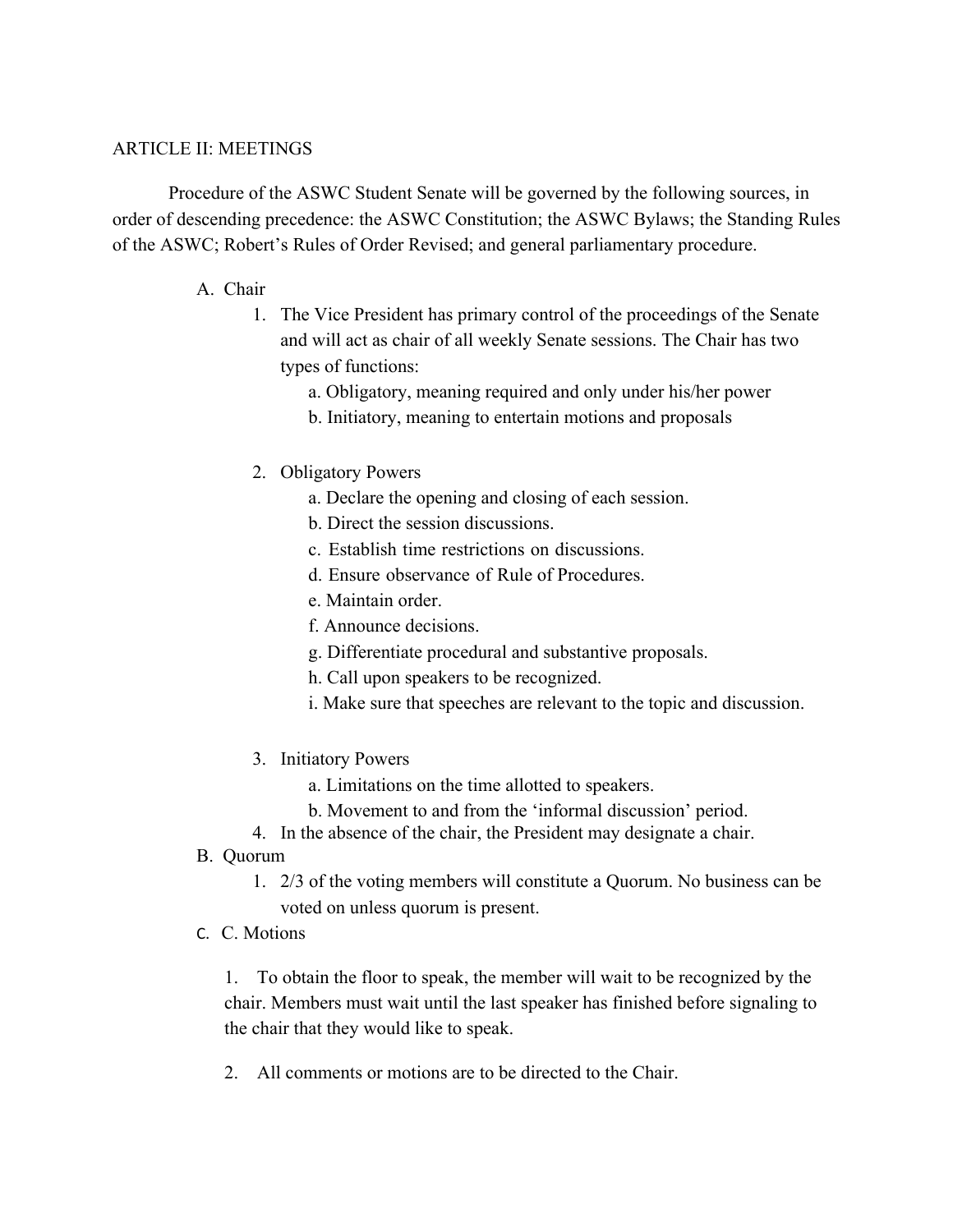3. Motions must be seconded by another Senator. If there is no second, the motion fails. A second does not indicate support, but rather affirms the Senators interest in discussing the matter further.

4. After a motion has been seconded, the members may debate the motion or move directly to a vote.

- D. Procedural Motions and Points
	- 1. Procedural motions are interruptions in the meeting to change or question the conduct of the meetings. To make a motion, the Senator should raise his/her hand, and when recognized by the Chair, state the title of the motion desired.
	- 2. Procedural motions must be seconded by another voting senator in order to be discussed or voted upon.
	- 3. Procedural motions may be adopted without a formal vote, utilizing the consensus procedure 'it seems as though we have reached a consensus.'
	- 4. If objections do exist preventing consensus, procedural motions require a majority vote of Senators present, given a quorum is present.
- E. Right of Reply
	- 1. Right of reply shall be granted only if there has been an extraordinary comment bearing on the dignity of a Legislator as an individual. Right of Reply is granted at the discretion of the Chair; it may not be debated and may not be appealed.
- F. Point of Order
	- 1. A Point of Order is an objection to the way in which the Senate is proceeding. It is not debatable and may not be put to a vote. The Chair must rule immediately to the point. The ruling may be appealed and the appeal shall be put to an immediate vote. A majority vote of the voting Senators present is required to overrule the Chair's decisions. A Senator may use this procedure to overrule the Chair only on a specific ruling by that officer. One may not use this motion to bypass or amend the rules or procedure. The decisions of Quorum and Right of Reply may not be appealed.
- G. Privilege
	- 1. A point of personal privilege is a request concerning the immediate meeting environment. This motion may not be debated or appealed.
- H. Dilatory
	- 1. Motions, which are blatantly used to create confusion, stall the proceedings, or block the progress of the Senate in its work are subject to a ruling of Dilatory by the Chair. This ruling means that the motion is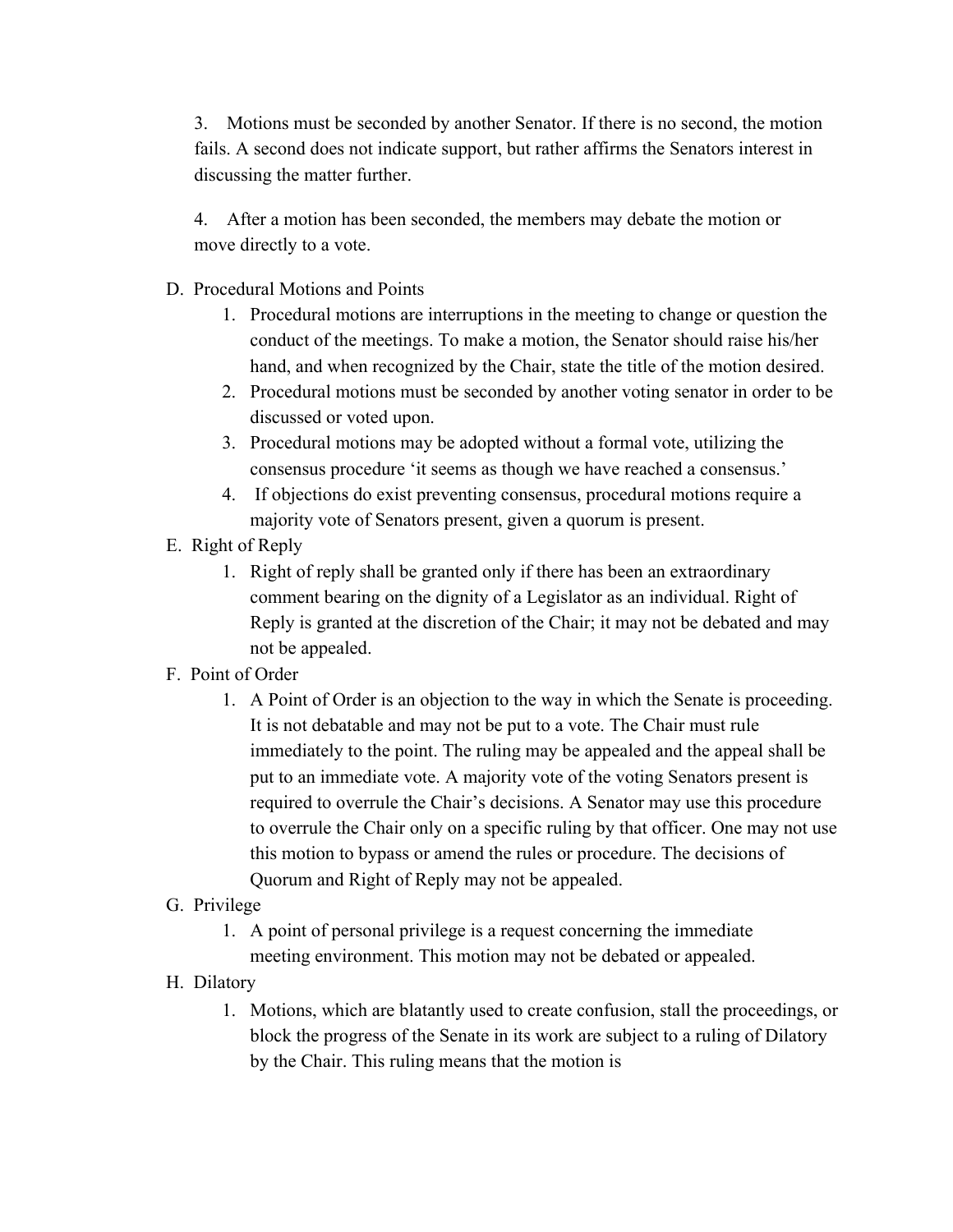considered out of order and as having never been made. A ruling of dilatory by the chair may not be overruled.

- I. Personnel Issue
	- 1. In the case of a personnel issue, the session has to be closed by a proposed motion, and 2/3 approval of the Senate.
	- 2. If the personnel issue is in regards of another Senator, this member is required to leave until the meeting is reopened.
	- 3. Once the personnel issue is resolved; the session has to be reopened by a motion and majority vote from the Senate.
- J. Adjournment
	- 1. A motion to adjourn is the last motion to be considered by the Senate and terminates its activities' for that particular session. It is in order only after all business for that meeting has been concluded, or when a quorum is not present. Thus, to move for adjournment, the Senate must first complete the business of each agenda item.

### ARTICLE III: AGENDA

- A. The following agenda must include;
	- 1. Call to order/Moment of Silence
	- 2. Roll Call
	- 3. President's Message
	- 4. Minutes Amendment/Approval
	- 5. Constituent Reports
	- 6. Committee Reports
	- 7. Public Voice
	- 8. First Readings
	- 9. Daily Calendar Considerations
	- 10. Miscellaneous Business
	- 11. Announcements
	- 12. Adjournment
- B. Items must be submitted to the chair twenty-four hours in advance of the session to be included on that meeting's agenda. At the Chair's discretion a call for additions to the agenda may be given at the beginning of each session. Items can also be added by a 2/3 vote of the Legislators. These added items are added in the Miscellaneous Business Section.

# ARTICLE IV: CONSIDERATION OF LEGISLATION

Legislation will be introduced in the following manner: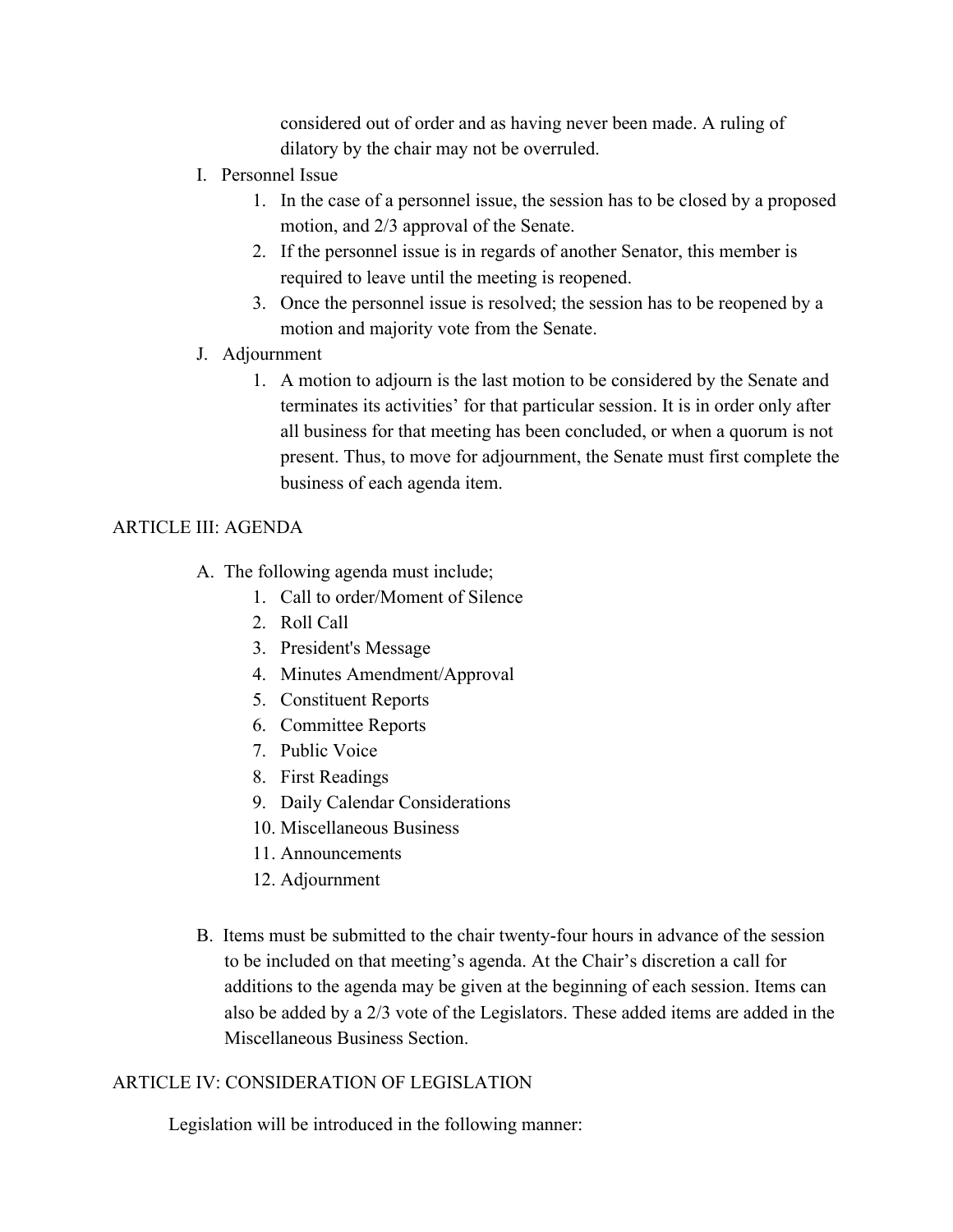- A. A bill may be introduced by any member of the Associated Students of Whittier College. It must be submitted in writing to the Secretary three days before the next session. The Secretary will assign the bill a number, date and a title.
- B. The first reading of the bill will occur at the first session after which it has been submitted.
- C. After the first reading, the Chair may refer the bill to the appropriate committee.
- D. Committees shall report bills to the chair to be placed on the Daily Calendar for second readings. However, the Chair can place a bill on the Calendar without a committee report. The Secretary will publish the reported bill in full to an online platform prior to the meeting.
- E. When a bill is brought up for a second reading, committee amendments are considered first, and then amendments from the floor.
- F. All proposals brought to the Senate are subject to amendment. An amendment is passed by a simple majority, and will be immediately added to a designated place on the proposal. All friendly amendments can be simply added by a making a motion to the chair. A friendly amendment is one that does not change the meaning.
- G. When the second reading is completed, a bill is read for a third time immediately preceding the vote. Second and third readings are by title only.
- H. If the bill passes, it shall be printed, signed by the chair, and a copy sent to the President for signature.
- I. After passage of the bill through the Senate, the President will either sign or veto the bill. The signing of the bill passes it into law and a veto sends it back to the senate. If the President does not sign the bill, it will automatically become a law within three days.
- J. If the bill is vetoed by the President it is automatically placed in the calendar for the next meeting.

# ARTICLE V. VOTING

Voting will be conducted according to the following rules:

- A. All senators, excluding the Executive Cabinet, shall vote. The President may only vote in the case of a tie vote.
- B. A Senator must be present to vote.
- C. Votes may be changed if the request is made before the results are announced.
- D. All motions shall require a 2/3 vote of the Senators voting and present to pass, except where specifically stated otherwise.
- E. The following methods of voting may be used in this descending order:
	- 1. Consensus
	- 2. Voice vote
	- 3. Show of hands
	- 4. Secret ballot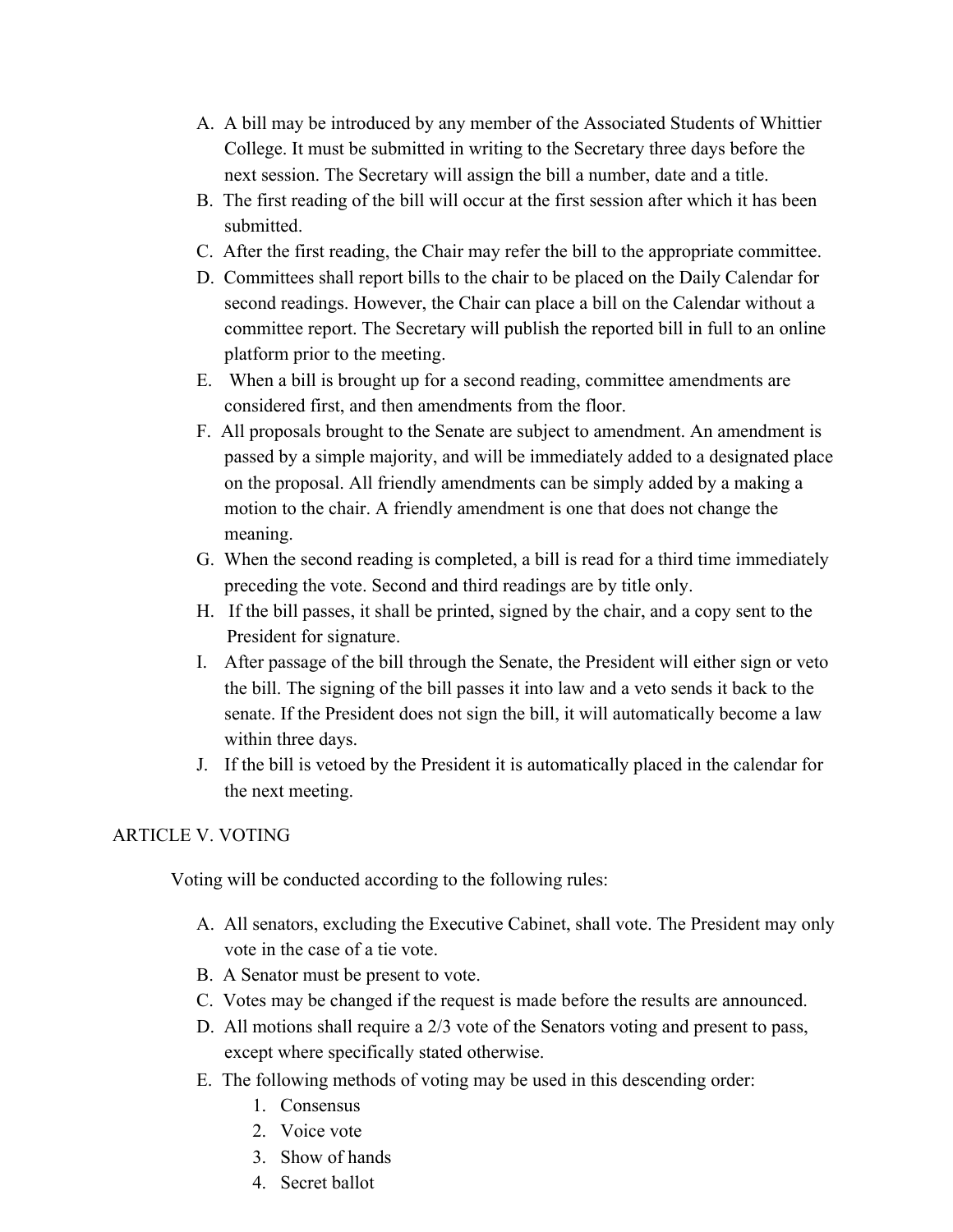- 5. Roll call
- 6. Any other methods as deemed necessary and appropriate by the Chair.
- F. Senators who abstain from a vote will be considered neither affirmative nor negative but will be recorded as abstentions. No senator will be required to abstain from a vote unless they, as individuals, have direct financial gain from the motion.
- G. The Chair may obtain approval of a procedural motion without a vote by using consensus.
- H. Any Senator may request a secret ballot, with the Chair's approval.
- I. Any Senator may request a roll call vote, with the Chair's approval.
- J. The Secretary shall make note of the votes as to numbers on each side.
- K. After the chair has read the bill the third time for a vote, no senator shall interrupt the voting, except on a point of order in connection with the actual conduct of the vote.

# ARTICLE VI. OFFICE HOURS

- A. The Senate office will have hours of operation per week. Hours are to be determined by the membership.
- B. Each Senator must hold a minimum of 2 hours of office hours per week in the Senate Office.
- C. Office hours must be held in accordance with student union hours of operation.
- D. The remaining 3 hours of office hours for the Legislature and 8 hours for the Executive Cabinet should be filled by involvement hours. The following are acceptable means of fulfilling involvement hours:
	- 1. Administrative work specifically regarding the Senate
	- 2. Committee work
	- 3. Constituent meetings
	- 4. Organizing of forums
	- 5. Any other mandatory Senate sessions or obligations with exception of Monday night sessions.
- E. Weekly reports regarding involvement hours are to be submitted in writing to the secretary of the Senate no later than 12:00 p.m Monday afternoons.
- F. Weekly reports will consist of a summary of work done from the previous week including any issues or concerns that have arisen and planning for upcoming programs, events, meetings, etc. These reports can also be done during office hours.
- G. Publication of these guidelines must be placed in the election code.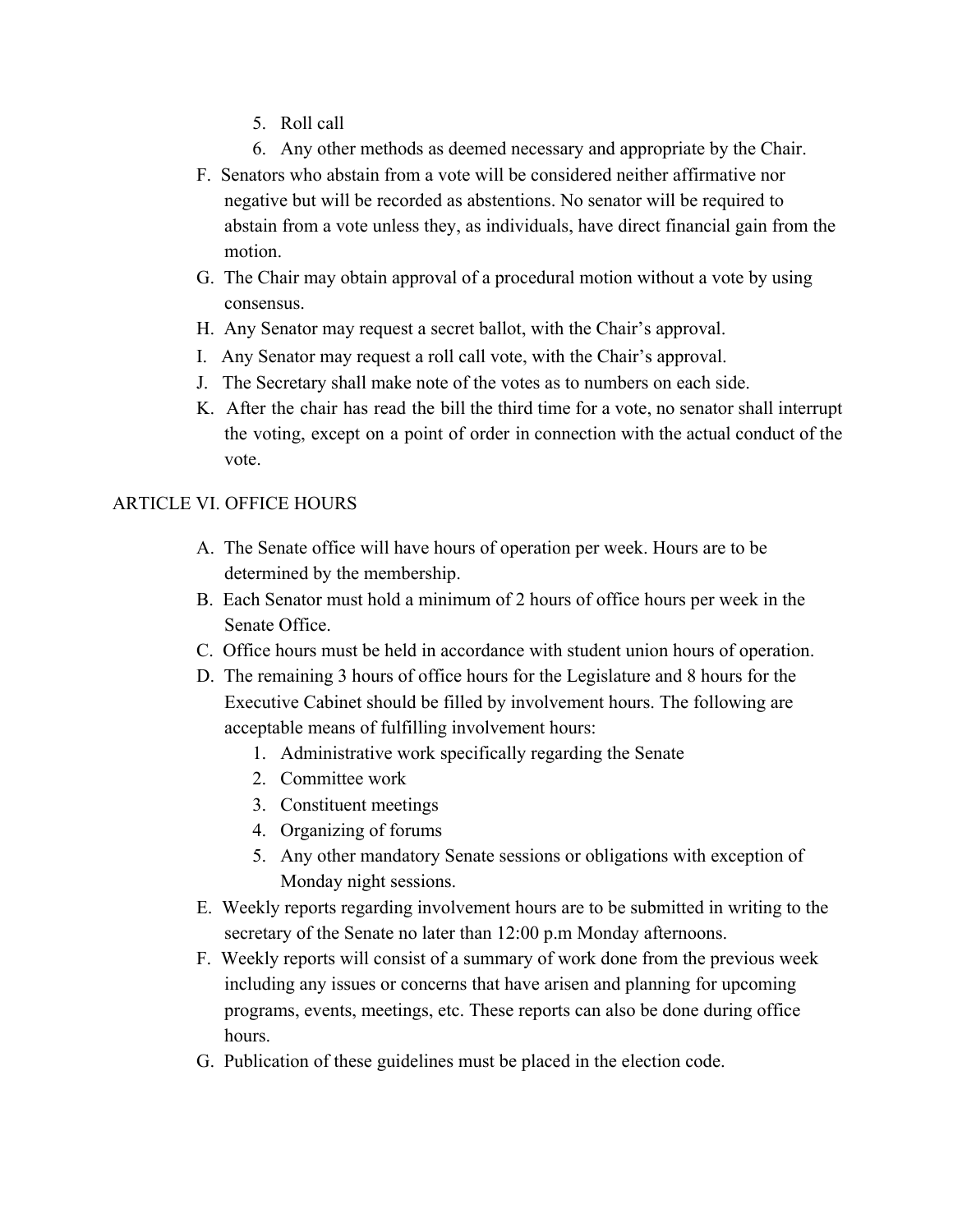### ARTICLE VII. COMMITTEES

Committees are the working aspect of the Senate and they are vital in this organization structure. Therefore, the following policies shall be implemented during this semester:

- A. Committee Meetings
	- 1. Each committee shall establish a weekly meeting time, or as often as the Chair deems necessary. This time shall be determined by the members of each committee.
	- 2. Time, day, and location of each committee meeting must be submitted to the Executive Cabinet and shall be posted in the Senate office and the Student Union.

#### B. Records

- 1. Each committee shall keep records of their initiatives, ideas, concerns, progress, etc.
- 2. The records shall be maintained by the committee chair or a designated committee member assigned by the chair.
- 3. A weekly committee report shall be submitted to the ASWC Secretary and ASWC Campus Relations Director no later than 6:59 PM Monday evenings on an online platform.

#### C. Attendance

- 1. Each member is granted 3(three) unexcused absences from each assigned committee.
- 2. If a committee member exceeds the amount of granted absences, they shall have a meeting with the ASWC President and/or the Executive Cabinet. A course of action decided upon by the Executive Cabinet shall be implemented.
- 3. Records of attendance shall be kept by each committee Chair or by a designated committee member assigned by the chair.
- 4. Absence records shall be submitted to the ASWC Secretary and ASWC Campus Relations Director along with the weekly report regarding committee involvements on an online platform.

# ARTICLE VIII. CONSTITUENT BODY BUDGETS

- A. General Guidelines for all Constituent Bodies:
	- 1. The funding for these accounts shall come from the ASWC Allocations Account administered by the Senate at the start of each semester.
	- 2. These bodies shall be allowed to maintain a separate account in which undesignated funds from the *first* semester may be rolled over for the *second* semester:
		- a. Any remaining funds in these accounts at the
		- b. end of the academic year shall be returned to the ASWC Senate reserve account: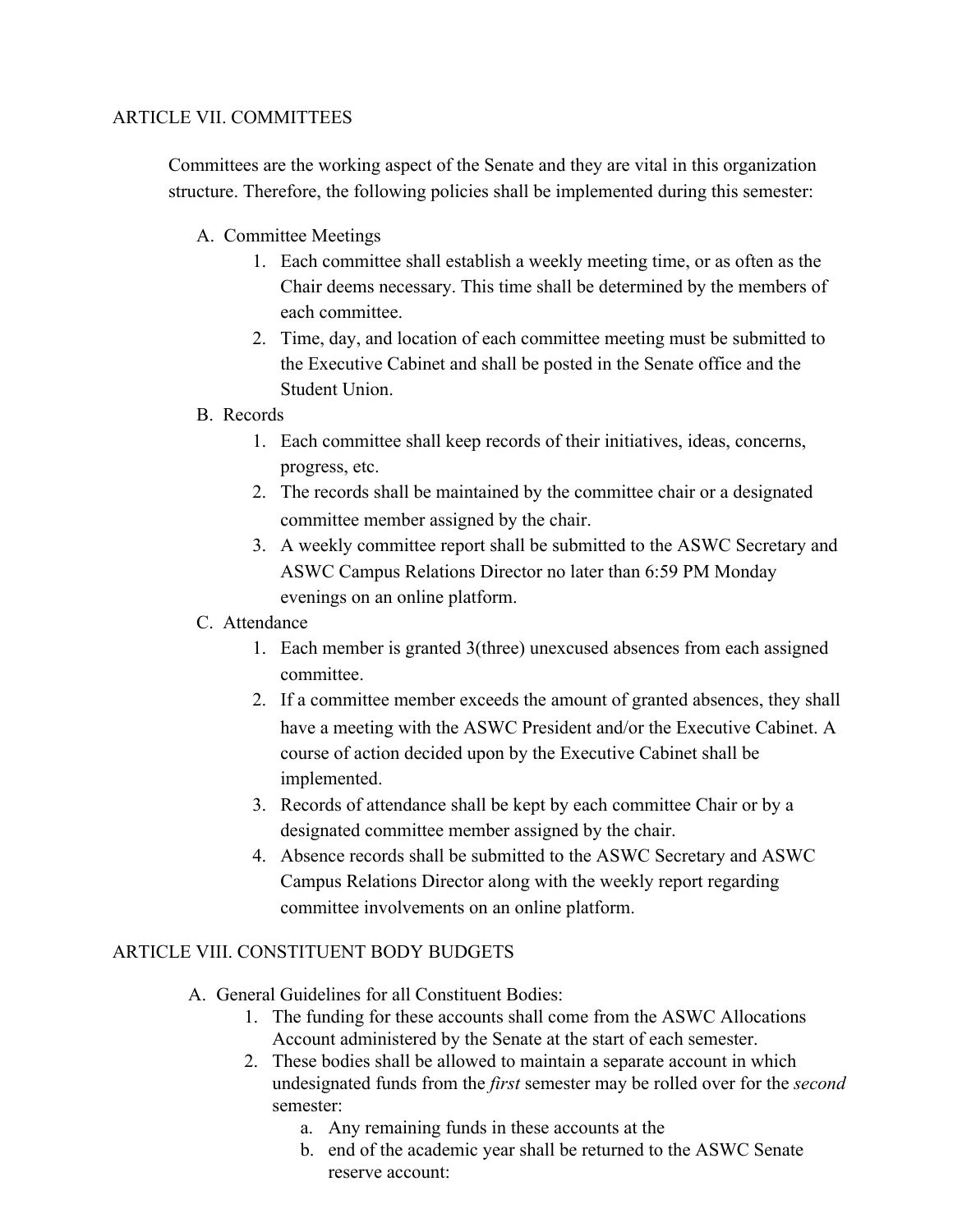- 1. This does not include any money that is a result of fundraising, as any funds that can be proven (i.e. receipts) to have been raised by fundraising events will remain in these accounts.
- 3. All Constituent Bodies shall be entitled the right to request additional funding from the ASWC Senate at any point during the academic year.
- B. Constituent Body Allocations:
	- 1. Program Board:
		- a. As determined by the Senate, Program Board shall receive a standard allocation of 47% of the ASWC Allocations Account.
		- b. After review, an outline of planned spending for the semester must be presented to the Senate for consideration by the ASWC and made public for the student body to view throughout the year.
			- i. This budget must be presented by the *fourth* Senate meeting of each new semester.
			- ii. Program Board may request additional funding for programs through the regular funding process as outlined in the funding policies.
		- c. To be held accountable by the Senate, a designated representative must also present monthly updates to the ASWC Treasurer concerning their account and expenditure history, along with their planned programs.
		- d. Any undesignated funds remaining in their general account from the initial budget presented at the start of the semester will be allowed to roll over into the Program Board Reserve Account to be used for the following semester.
		- e. Shall be allowed to hold a maximum of \$10,000 at all times in their Reserve Account.
			- i. Should their general account exceed \$10,000 at the end of the second semester, all remaining funds above \$10,000 must be returned to the ASWC Senate Reserve Account.
			- ii. Should Program Board fail to return all undesignated funds exceeding \$10,000 by two weeks after the end of the academic year, the ASWC Senate shall withhold Program Board's budget allocation for the following academic year, until the excess is returned.
			- iii. Program Board funds may not be withheld by the ASWC Senate for any other reason.
	- 2. Media Council: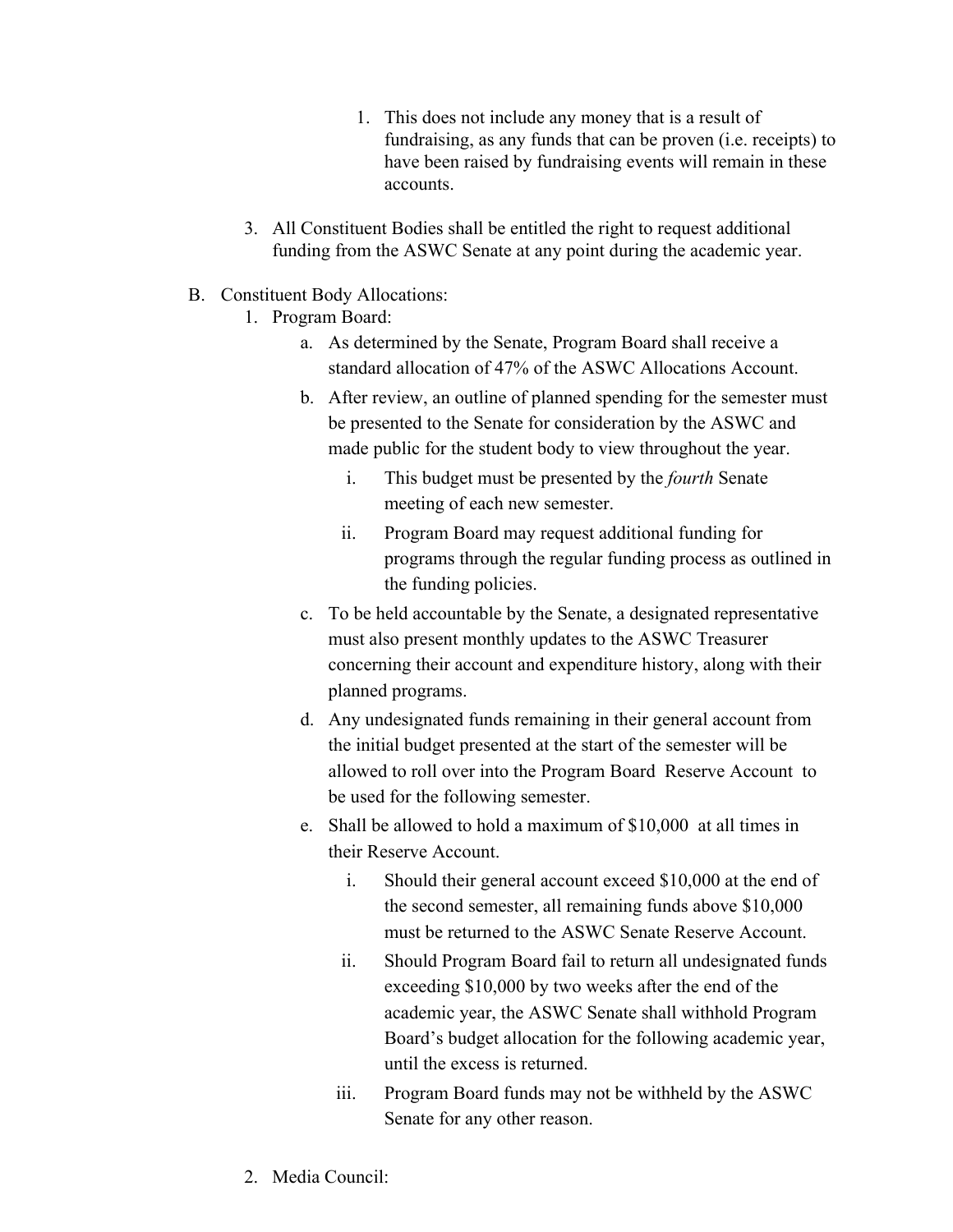- a. As determined by the Senate, Media Council shall receive a standard allocation of 47% of the ASWC Allocations Account.
- b. After review, an outline of planned spending for the semester must be presented to the Senate for consideration by the ASWC and made public for the student body to view throughout the year.
	- i. This outline must be presented by the *fourth* Senate meeting of each new semester.
	- ii. Media Council may request additional funding for programs through the regular funding process as outlined in the funding policies.
- c. To be held accountable by the Senate, a designated representative must also present monthly updates to the ASWC Treasurer concerning their account and expenditure history, along with their planned programs.
- d. Any undesignated funds remaining in their general account from the initial budget presented at the start of the semester will be allowed to roll over into the Media Council Reserve Account to be used for the following semester.
- e. Shall be allowed to hold a maximum of \$10,000 at all times in their Reserve Account.
	- i. Should their general account exceed \$10,000 at the end of the second semester, all remaining funds above \$10,000 must be returned to the ASWC Senate Reserve Account.
	- ii. Should Media Council fail to return all undesignated funds exceeding \$10,000 by two weeks after the end of the academic year, the ASWC Senate shall withhold Media Council's budget allocation for the following academic year, until the excess is returned.
	- iii. Media Council funds may not be withheld by the ASWC Senate for any other reason.
- 3. Inter-Club Council (ICC):
	- a. As determined by the Senate, the ICC shall receive a standard allocation of 1% of the ASWC Allocations Account.
	- b. Shall be required to store all funds in their Constituent Body's General Account.
	- c. Shall be required to transfer all unused funds to the ASWC Senate's Reserve Account at the end of the academic year.
- 1. Inter-Society Council (ISC):
	- a. As determined by the Senate, the ISC shall receive a standard allocation of 1% of the ASWC Allocations Account.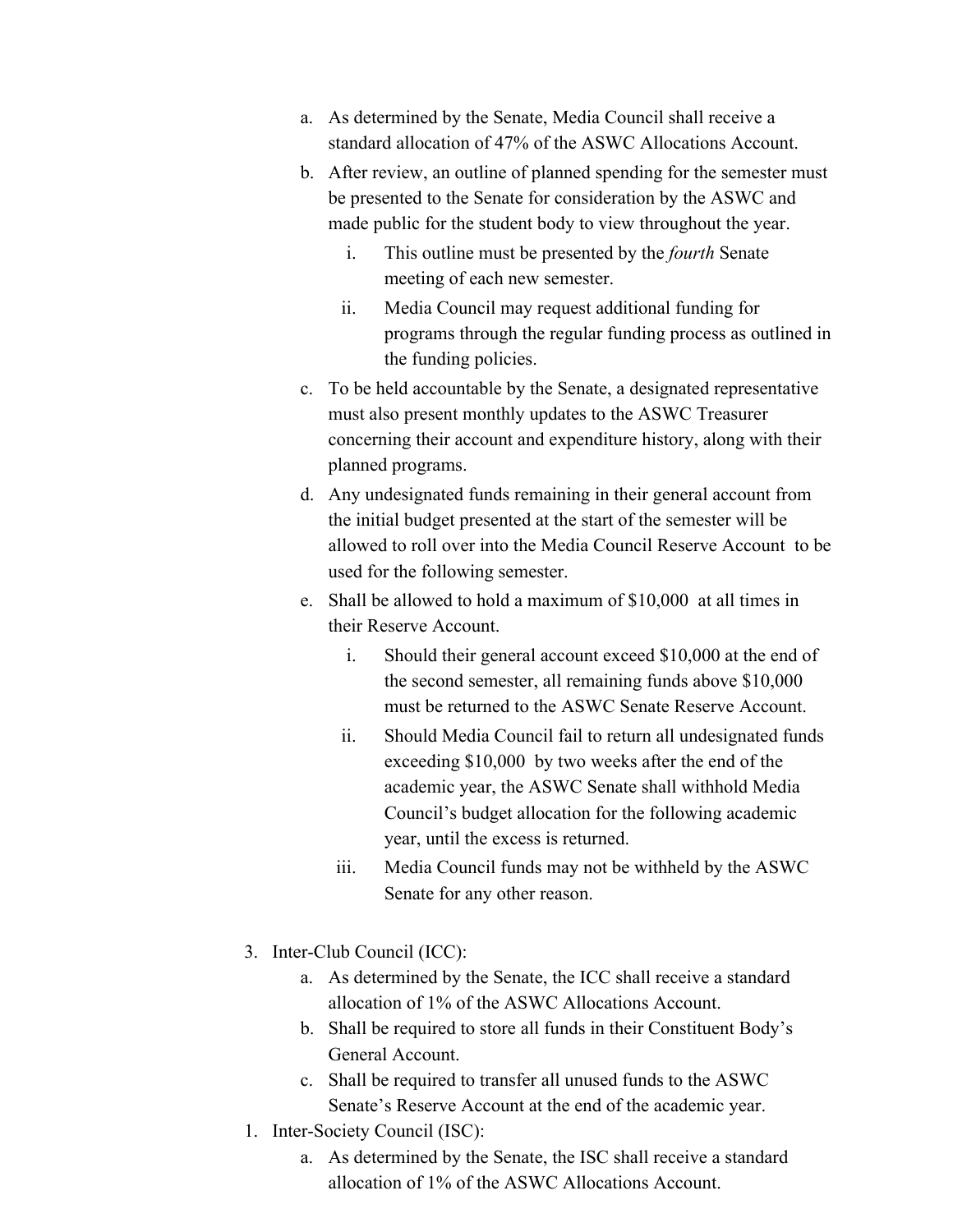- b. Shall be required to store all funds in their Constituent Body's general account.
- c. Required to transfer all unused funds allocated by the ASWC Senate to the ASWC Senate's Reserve Account at the end of the academic year.
- d. Shall be required to provide a record of member contributions to the ASWC Senate at the end of each academic semester.
- e. Entitled to those funds received by the members of their Constituent Body, contingent to their ability to show proof of said member funds.
- 2. Poet Student-Athlete Leadership Academy (PSALA):
	- a. As determined by the Senate, PSALA shall receive a standard allocation of 1% of the ASWC Allocations Account.
	- b. Shall be required to store all funds in their Constituent Body's General Account.
	- c. Shall be required to transfer all unused funds to the ASWC Senate's Reserve Account at the end of the academic year.
- 3. First-Year Class Council (FCC):
	- a. As determined by the Senate, the FCC shall receive a standard allocation of 1% of the ASWC Allocations Account.
	- b. Shall be required to store all funds in their Constituent Body's General Account.
	- c. Shall be required to transfer all unused funds to the ASWC Senate's Reserve Account at the end of the academic year.
- 4. Diversity Council:
	- a. As determined by the Senate, the Diversity Council shall receive a standard allocation of 1% of the ASWC Allocations Account.
	- b. Shall be required to store all funds in their Constituent Body's General Account.
	- c. Shall be required to transfer all unused funds to the ASWC Senate's Reserve Account at the end of the academic year.
- 5. Social Justice Coalition (SJC):
	- a. As determined by the Senate, the SJC shall receive a standard allocation of 1% of the ASWC Allocations Account.
	- b. Shall be required to store all funds in their Constituent Body's General Account.
	- c. Shall be required to transfer all unused funds to the ASWC Senate's Reserve Account at the end of the academic year.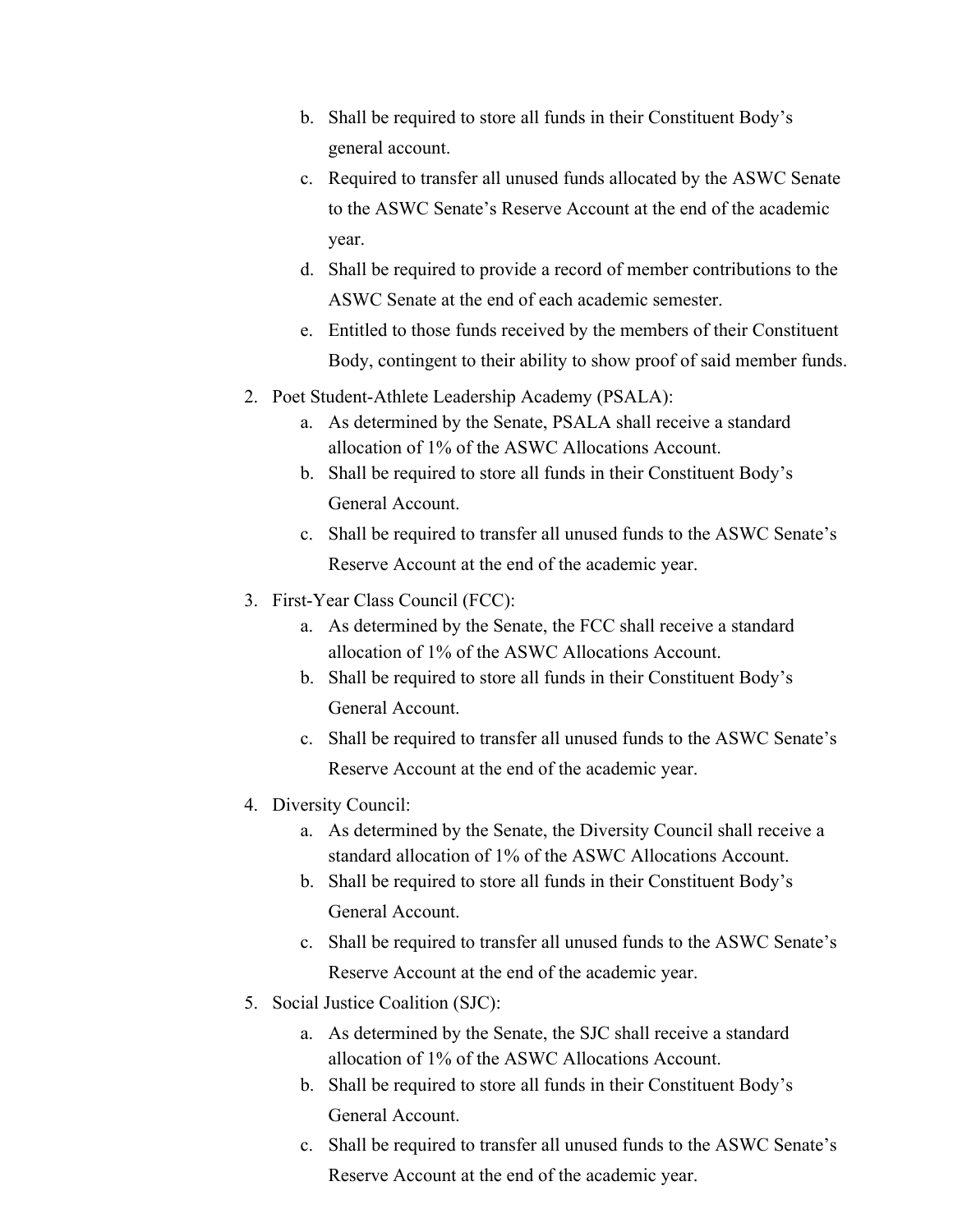#### ARTICLE IX: ATTENDANCE

- A. Each member will be granted 2 (two) excused absences per term. If a member shall exceed this amount, they will be marked as unexcused and thus they will be one step closer to being reviewed by the Senate.
	- 1. An excused absence will be granted for academic related activities (field trips, speakers, etc.) or medical reasons.
	- 2. Each member must notify an executive member, preferably the ASWC Secretary of their absence at least 4 days before the Monday Session they will be missing. Exceptions to this rule will be granted depending on certain circumstances (i.e. illness) or at the discretion of the ASWC Secretary.
- B. Each member will be granted 3 (three) unexcused absences per term.
	- 1. This means that absences will carry over from the previous semester
- C. If a member shall receive a  $4<sup>th</sup>$  (fourth) unexcused absence they will be eligible for removal by the Senate:
	- 1. Discussion for removal shall occur the following meeting after the  $4<sup>th</sup>$ (fourth) unexcused absence occurs.
	- 2. This discussion will be closed from the public and the member under discussion will be allowed to state their case.
	- 3. A member can only be removed with  $\frac{3}{4}$  of the vote, or consensus approval, a quorum being present, as stated in Article IX of the Constitution.
- D. The Secretary shall:
	- 1. Update the attendance record and post it in the Senate office.
	- 2. Notify each member of potential removal with each unexcused absence.
	- 3. Notify member who has exceeded granted amount of absences that a discussion for their removal shall occur at the next session.